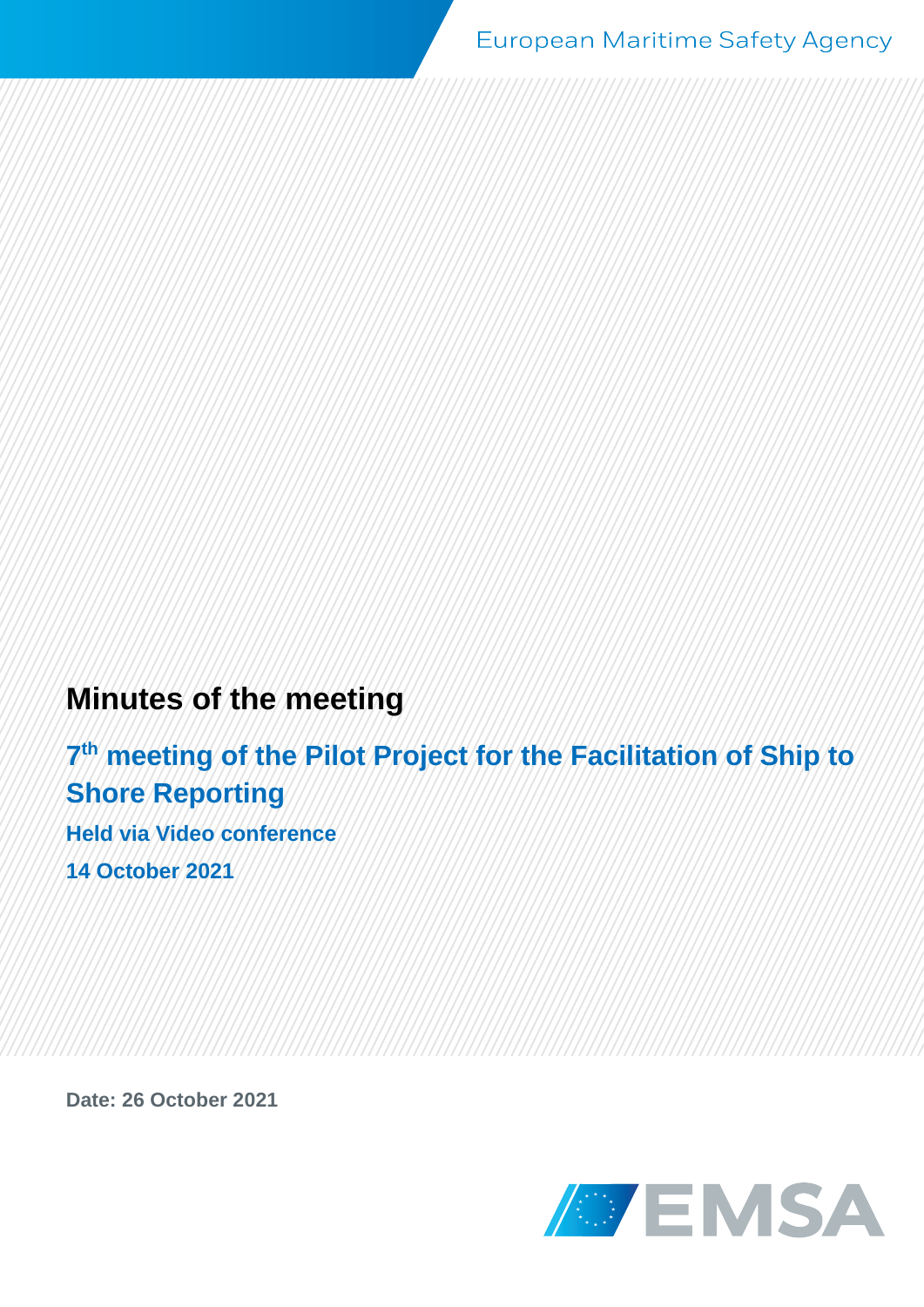

## **1. Background**

The meeting was opened and chaired by Mr Lazaros Aichmalotidis, Head of Unit for Simplification, and was held via Video Conference (VC) due to the public health situation. Mr. Alexander Hoffmann from Unit D2 "Maritime Safety" represented the European Commission (DG MOVE).

11 participants from **Belgium, Croatia, Denmark, Finland, Germany, France,** and **Sweden** attended the meeting.

All meeting documentation and presentations are available at:

[http://emsa.europa.eu/ssn-main/documents/workshop-presentations-a-reports/item/4565-7th-meeting-of-the](http://emsa.europa.eu/ssn-main/documents/workshop-presentations-a-reports/item/4565-7th-meeting-of-the-pilot-project-for-the-facilitation-of-ship-to-shore-reporting.html)[pilot-project-for-the-facilitation-of-ship-to-shore-reporting.html](http://emsa.europa.eu/ssn-main/documents/workshop-presentations-a-reports/item/4565-7th-meeting-of-the-pilot-project-for-the-facilitation-of-ship-to-shore-reporting.html)

The meeting agenda is attached in Annex 1.

## **2. Objective of the meeting**

The objective of the meeting was to:

- Get Member States' feedback on the functional tests of the Integrated Report Distribution (IRD) system;
- Present for approval the updated version of quidance document for operational tests;
- **•** Present progress report on the VDE Capability project and on the future developments of IRD (phase 4); and
- **•** Present the updated project's roadmap.

In addition, Ms. Gerd Muysewinkel from the European Climate, Infrastructure and Environment Executive Agency (CINEA) was invited to present Member States' funding opportunities from the CEF 2 programme for the years 2021-2027.

#### **3. Meeting outcome**

#### **3.1 Introduction**

The Chairman welcomed the participants and recalled that this pilot project is being executed under the Interoperability Project (EU-financed project). He informed participants that the project gained lot of visibility and interest. Although the project is in its final stage and should be completed by January 2022 there are growing expectations and EMSA is looking for possibilities for continuation.

#### **3.2 Approval of the agenda and follow-up actions from previous meeting**

The Chairman informed the participants that one additional item on the *CEF 2 transport call - funding possibilities for VTMIS* has been added to the meeting agenda and asked for approval. The Group agreed with the updated agenda that is provided in Annex 1.

**EMSA** summarised the status of the follow-up actions from the previous meeting and informed the participants about the on-going actions related to the testing of IRD.

The participants **noted** the information presented.

#### **3.3 Member State feedback on testing of Ship Data Provider GUI**

**EMSA** reminded that the development of IRD phase 3 took place between November 2020 and June 2021. The new version was deployed in Production on 28 July 2021. The IRD phase 3 includes the following features:

- a. Graphical User Interface (GUI) for ship data providers allowing them to submit and consult VTS/MRS reports and to consult authorities' responses via Internet;
- b. extension of the existing ISR message with data from VTS/MRS reports;
- c. updates to the existing GUI for authorities to show VTS/MRS reports received from ships and to add the possibility to provide responses to these reports.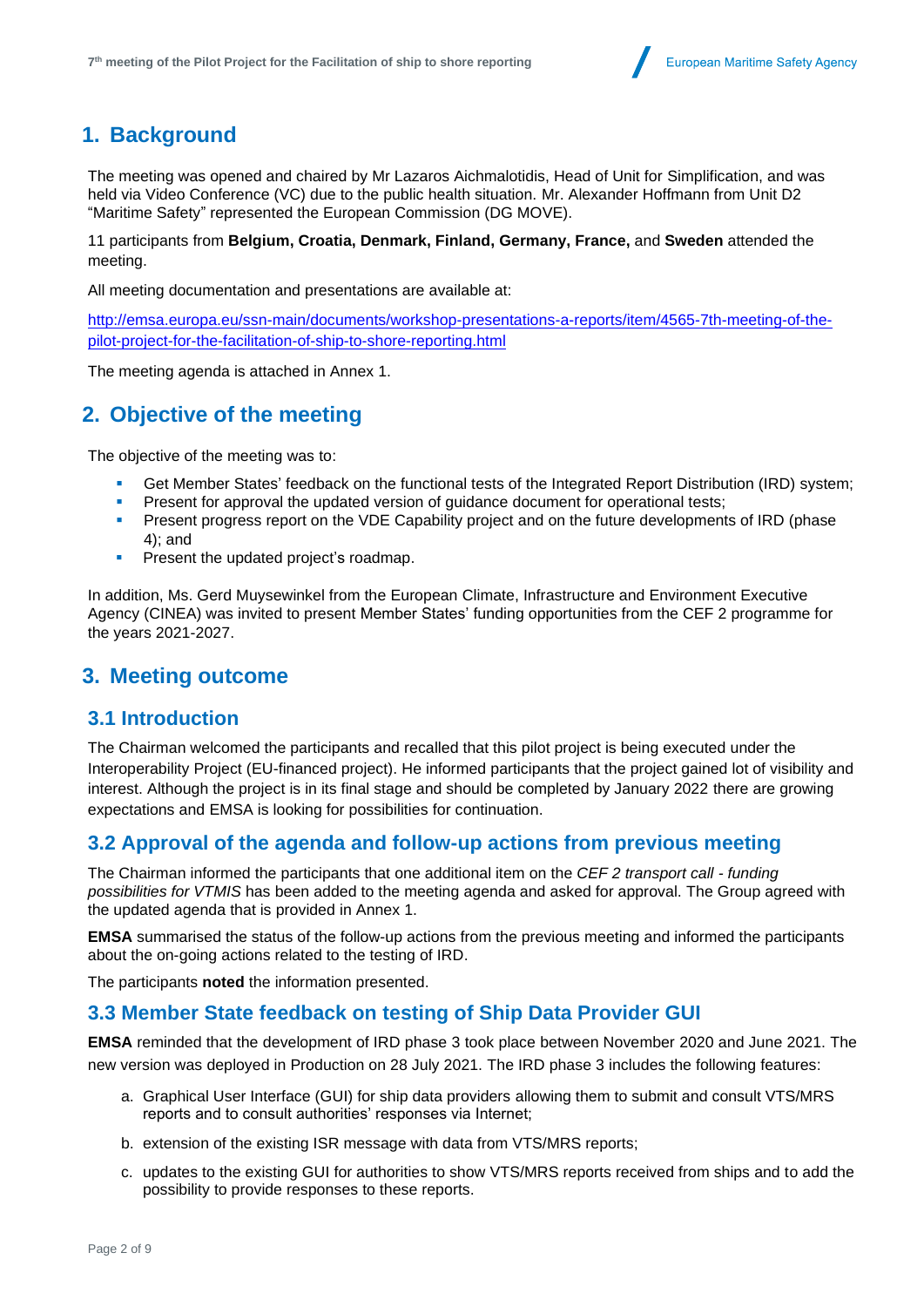**Denmark** informed that the IRD system is being used by Danish customs on daily basis for risk assessment and planning of daily operations. The feedback is very positive, and this Authority would like to continue using it in the future. Denmark informed that the operational tests for reporting of MRS by electronic means are planned in the SOUNDREP system (operated jointly with Sweden) and that two vessels were identified (ferry operating off Aarhus and other ship on the route between Aarhus and Helsinki). Denmark prepared detailed manuals for authorities and ships to familiarise them with the system. The initial feedback from SOUNDREP VTS centre was positive and operators liked the possibility to customise format and content of the e-mail with the report. Denmark also highlighted that the IRD system is not considered as an extra burden for a ship since only this reporting will be required from the ships participating in tests.

**Finland** was happy to hear about the progress and information that the ship on the route between Aarhus and Helsinki will participate in testing. Due to internal reorganisation and resulting lack of resources, the Finnish authorities cannot actively participate in these tests.

**Belgium** informed that there is clear interest from their authorities dealing with security (e.g. Customs, Defence, Border control) to use the IRD. They are currently building a maritime awareness system and would like to include the Integrated Ship Report (ISR) received via a system-to-system interface from EMSA for better risk analysis of the ships coming to Belgian ports.

**Germany** thanked for the work already done and informed the Group that there are two projects planned in next years which may use the deliverables of this project. The first project is an international project between the EU and the Republic of Korea to run a large e-Navigation test bed and the second is a national project aiming at increasing awareness by using artificial intelligence on data received about the ship.

**Croatia** informed the Group that, although it did not actively participate in testing of the IRD system yet, there is some work on-going to use it operationally in the ADRIREP system. The EUREKA project funded by the EU INTERREG V-B Adriatic-Ionian ADRION Programme started in 2020 and the Croatian Ministry of the Sea, Transport and Infrastructure is the Lead partner of the project. One of the main objectives of this project is to amend (modernize) the existing MRS in Adriatic (ADRIREP) as well as to expand it on Ionian region (Greece). The activity includes both new IMO Resolution proposal and IT solution to be implemented in Adriatic-Ionian Region. It is planned to base the new ADRIREP on EMSA's IRD. Croatia is planning to contact the Commission and EMSA with more details.

**France** informed that no testing with the ships is currently planned and asked if it is possible to get information in the system of authorities. **EMSA** replied that a system-to-system interface already exists and can be used.

#### **3.3 CEF 2 transport call - funding possibilities for VTMIS**

**CINEA** made a presentation on funding possibilities for the works and studies related to facilitation of ship to shore reporting. The CEF 2 programme (2021-2027) continues to support infrastructure and connectivity in Europe across the three sectors: transport, energy, and digital. Within the VTMIS the following actions can be supported:

- VHF Data Exchange System (VDES);
- Vessel Traffic Services (VTS) Future monitoring and communication needs for the enhanced surveillance autonomous ships and shipping (MASS);
- Mandatory Reporting Systems (MRS) additional features related to the "ship to shore" reporting e.g. reusing data, reporting once not only between the authorities but also the shipping industry.

The next deadline for submission is 19 January 2022 but there are planned calls also in 2022 and 2023. More details can be found in the presentation shared with the participants.

**Germany** asked if this funding can be used for international projects. **CINEA** responded that it depends on how the project is presented and that each proposal must prove added value for the EU.

**Belgium** asked if only projects/developments that starts after the grant approval can be financed. **CINEA** responded that on-going projects can be also submitted.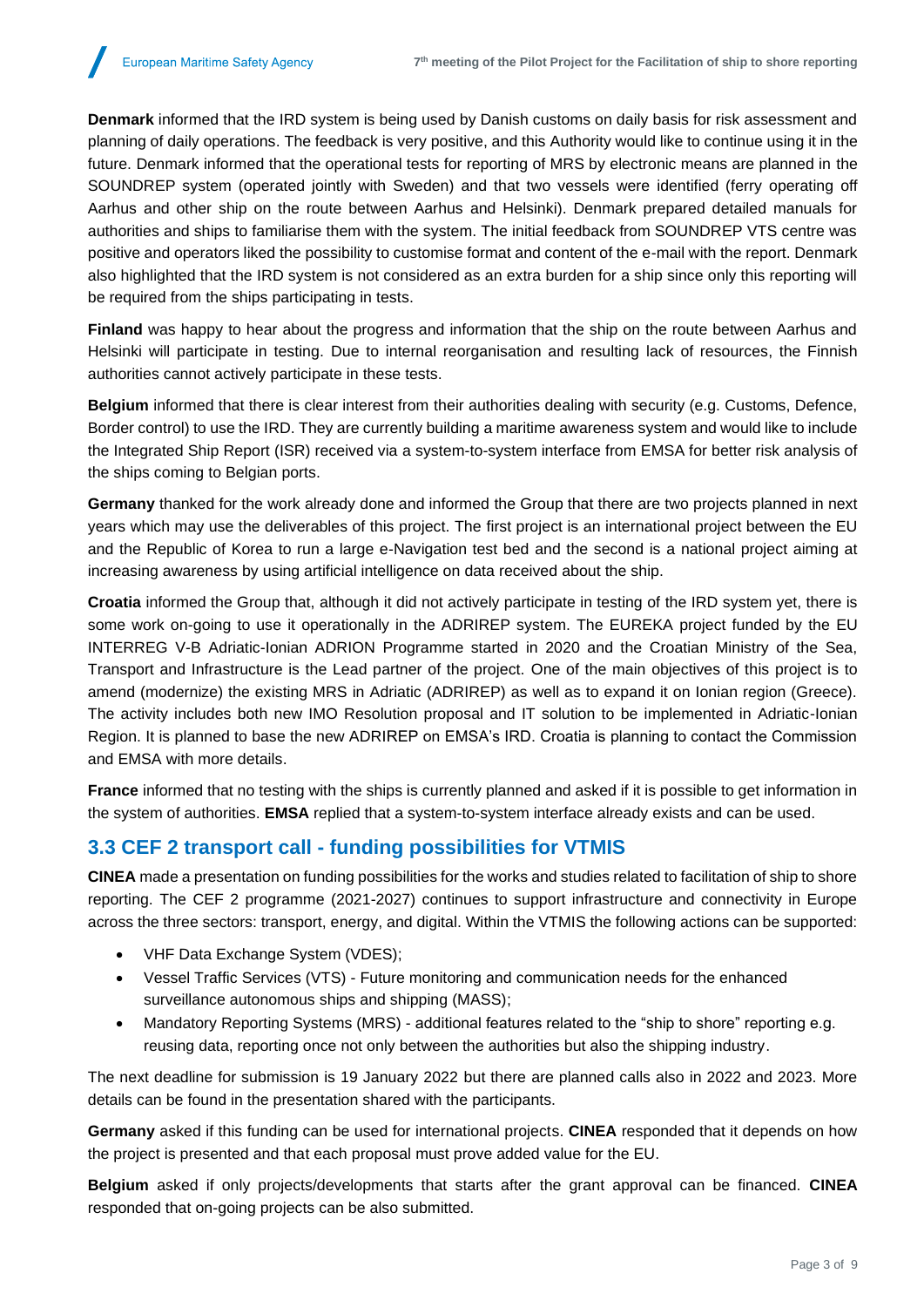#### **3.4 IRD phase 3 – planning and preparation of operational tests and demonstration**

At the last project meeting (29 June 2021) the new version of the IRD with the Graphical User Interface (GUI) for ship data providers allowing them to submit and consult VTS/MRS reports was presented and Member States were invited to think of test cases and ships to be involve in the tests. EMSA extended the previously approved guidance document for the operational tests with the authorities to cover electronic submission of MRS data by ships and distributed draft of this document on 11 October 2021.

**EMSA** presented the changes made to the document, explaining that the objective of this document is to provide guidance to MS authorities willing to participate in the operational tests of the facilitation of ship to shore reporting pilot project. These operational tests will be used to verify the quality, availability, reliability and usefulness of the technical solution developed within the project.

The guidance provides the detailed information to the authorities on the available services and data sets and information on what are benefits and requirements for the ships willing to participate. It also provides the possible use cases as well as procedures for participating. The tests will run in the period between October and December 2021.

**France** highlighted the importance of identity management and digitally signing the messages. **Germany** proposed use Maritime Connectivity Platform (MCP) for identity management. **EMSA** explained that for the purpose of the pilot project the EMSA's Identity Management system (IdM) has been used, however these suggestions are noted and can be considered for future developments.

It was agreed that **Member States** shall provide their feedback to the document by 22 of October 2021 (**Action Point 1**). No feedback will be considered as a tacit agreement.

Regarding already scheduled tests, **Denmark** confirmed that the operational tests will start in SOUNDREP system on 18 October 2021.

**Member States authorities** willing to participate in the operational tests shall follow the procedure described in the chapter 6 of the guidance document (**Action Point 2**). Webinar training sessions may be organised by EMSA for the authorities and ships willing to participate in tests if required.

#### **3.5 IRD phase 3 – VDES on-board application – progress report**

**EMSA** presented to participants the advantages of VDES technology in comparison to currently used standard for AIS. EMSA recalled the decisions related to VDES taken by the IMO Maritime Safety Committee (MSC 103) which are of high importance and shall accelerate all developments related to VDES technology from an IMO regulatory and industry point of view. Such IMO regulatory developments are set to start during the next IMO Sub-Committee on Navigation, Communications and Search and Rescue (NCSR 9) meeting in June 2022.

EMSA presented the state-of-play of the VDE-SAT developments. Testing of the VDE-SAT is being executed in close cooperation with the European Space Agency (ESA) and Space Norway (SPN) with whom EMSA reached an agreement to participate in a VDE-SAT Application and Services Platform (VASP<sup>1</sup> ) demonstration project using a Norwegian satellite as a testbed. EMSA is responsible for the development of a specific ship On-Board Application (OBA) to allow sending VTS/MRS reports to shore and consulting responses from authorities.

EMSA highlighted the importance of taking the initiative for the use of VDES technology at the European level, considering the expected impact this development will have on shipping.

The development of the OBA took place between May and September 2021 and this application is currently being tested by EMSA and project partners.

The OBA offers two main functionalities:

• Graphical user interface (GUI) for ship data providers, to consult, submit and update VTS/MRS reports and consult authorities' responses;

Page 4 of 9 <sup>1</sup> More information about VASP project can be found at[: https://business.esa.int/projects/vasp](https://business.esa.int/projects/vasp)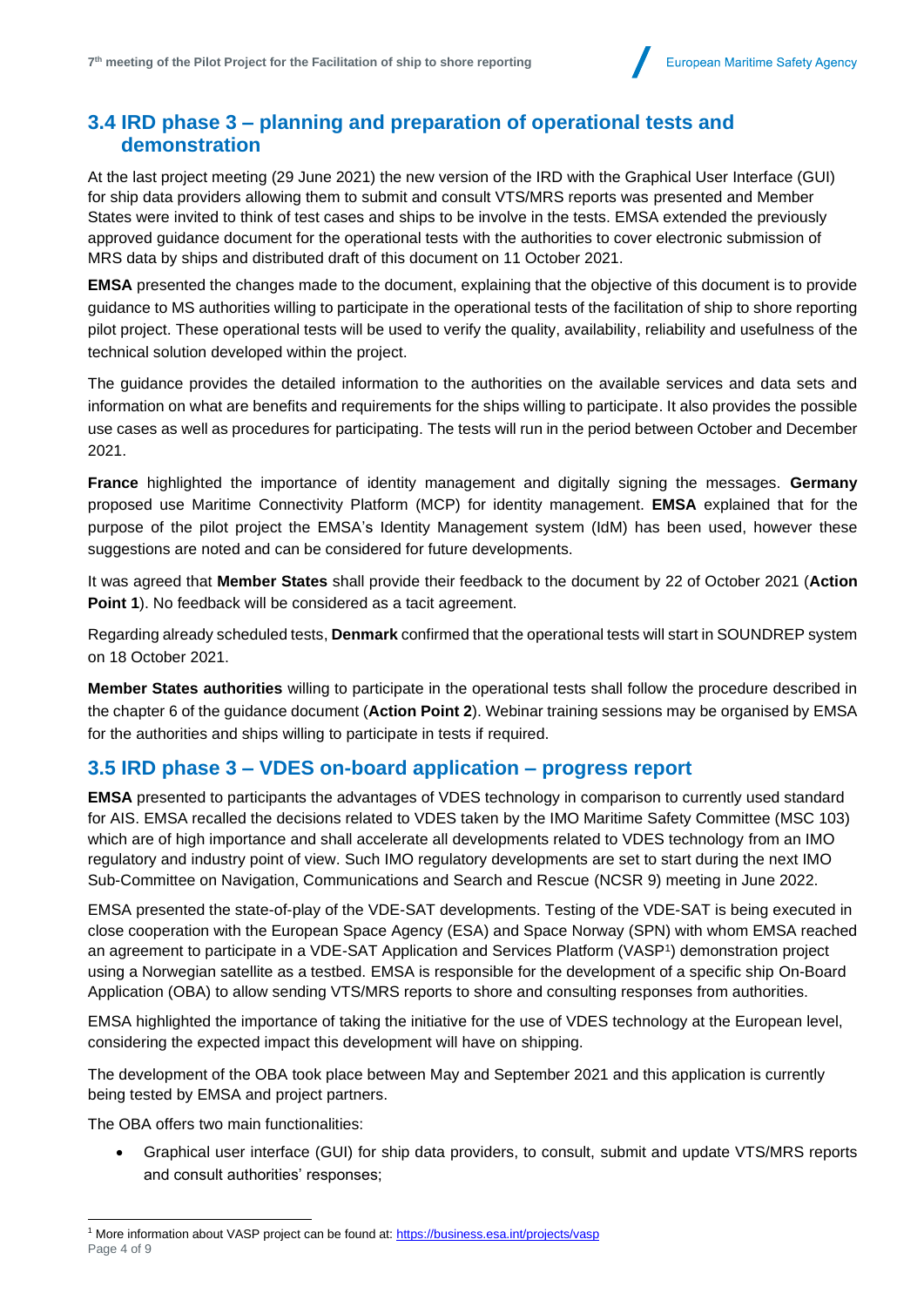- European Maritime Safety Agency
	- Backend services to orchestrate message exchanges with the VDE-SAT terminal installed on board the ship.

The operational testing is foreseen to be carried out around the BAREP reporting area with 7 vessels flying the Norwegian flag. Tests with a first group of ships are expected in November and demonstration from December 2021 to January 2022.

The VDE-SAT equipment has already been installed on two Norwegian vessels. A third installation is expected to be completed by mid-October, with the site acceptance test (SAT) of OBA. One set of VASP service demonstration equipment has been allocated for installation at EMSA premises in Lisbon.

### **3.6 IRD phase 4 progress report and Project roadmap**

At the 5<sup>th</sup> meeting the project participants agreed that EMSA would further work on the IRD to address issues and feedback received during the testing. The contract for IRD phase 4 was signed in June 2021 and the development started in July 2021. The form of the contract ("time and means") provides more flexibility in the definition of requirements and in setting priorities allowing EMSA to address issues reported by Authorities in a more efficient way.

**EMSA** informed the Group that the first release of IRD phase 4 was delivered to EMSA on 08 October with the following features:

- a. Connection to new sources of information. The Integrated Ship Report (ISR) includes data from the Port Call Detection service;
- b. Display of details coming from SSN (e.g. Hazmat) in a user-friendly way;
- c. Use of new ABM algorithms. It is possible to configure ISR based on two new types of ABM: Entering Area and Line Crossing;
- d. Update of ISR messages to include indication about the trigger (e.g. ABM, Hazmat received, etc.) and name of the distribution service;
- e. Feature that repeated ABM alerts will not generate duplicated reports;
- f. Improved system performance;
- g. Other improvements requested by the users (e.g. keep last filter, name of the distribution service always visible, additional attributes for e-mail subject configuration).

This version is currently being tested and it is planned to make it available to Member States by the end of October 2021. There are two more releases foreseen within this contract:

- December 2021 this release will be focused on the improvements to the Ship DP GUI reported during functional testing.
- February 2022 this release will be focused on addressing further comments received during the test and to establish connection to the new Central Ship Database (CSD) that is currently being developed.

**EMSA** presented the updated schedule of the pilot project:

| <b>Expected schedule</b>     | <b>Tasks</b>                                                                                                                              |  |
|------------------------------|-------------------------------------------------------------------------------------------------------------------------------------------|--|
| July 2021 - October 2021     | Functional tests of IRD phase 3.                                                                                                          |  |
| July 2021 - January 2022     | Development of IRD phase 4.                                                                                                               |  |
| October 2021 - December 2021 | Operational tests and demonstrations of IRD.                                                                                              |  |
| October 2021                 | First release of IRD phase 4 available to Member States.                                                                                  |  |
| December 2021                | 8 <sup>th</sup> meeting to be organised in Denmark to demonstrate use of IRD<br>Second release of IRD phase 4 available to Member States. |  |
| January 2022                 | 9 <sup>th</sup> meeting in EMSA to summarize the pilot project.                                                                           |  |
| February 2022                | Third release of IRD phase 4 available to Member States                                                                                   |  |

**Table 1:** Project Roadmap.

The participants **agreed** with the updated project schedule.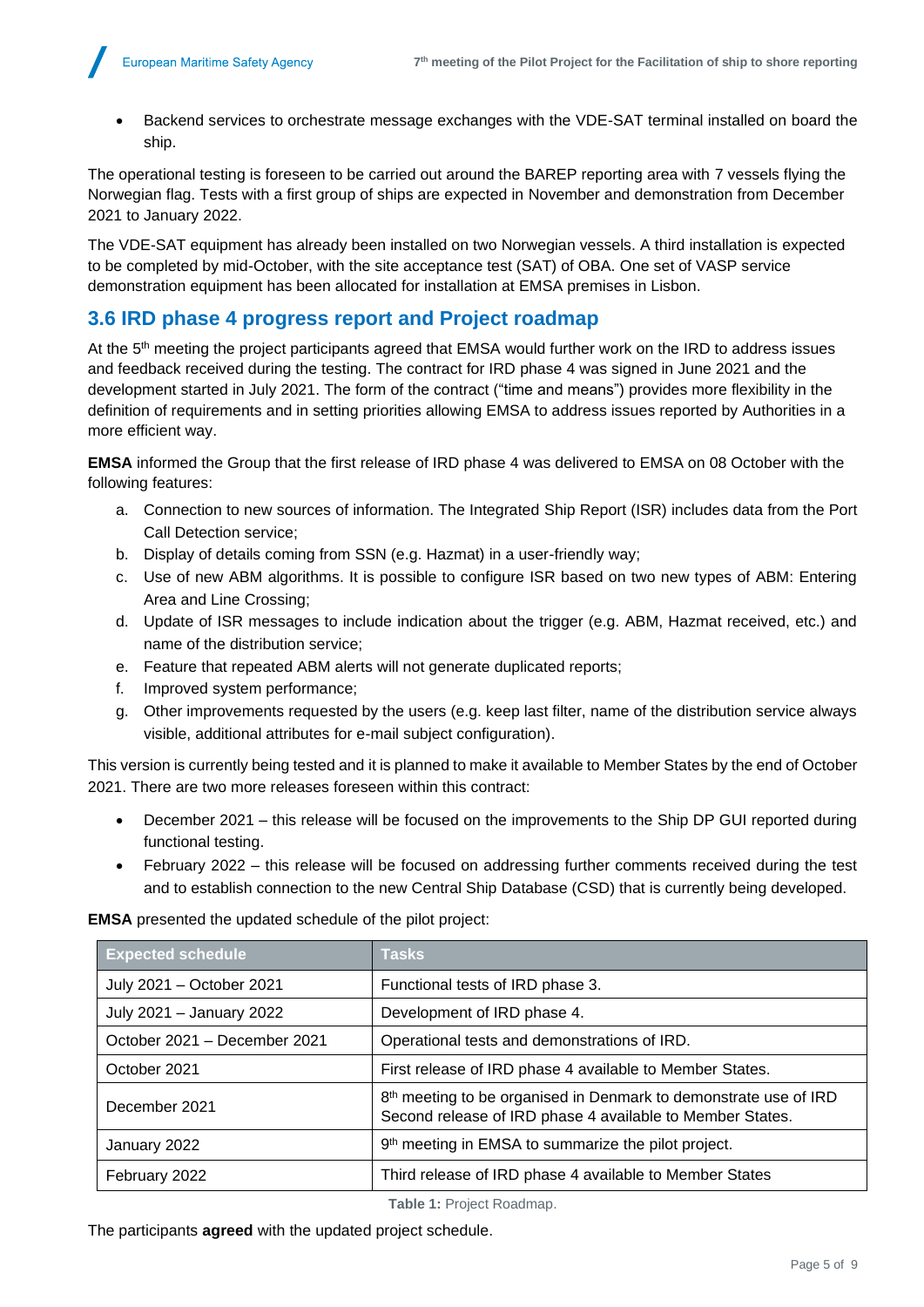## **3.7 Possible continuation of the work after the Interoperability Project**

Considering that the project gained visibility and that there are growing expectations, **EMSA** took already some actions to ensure its continuation.

EMSA Single Programming Document (SPD) 2022-2024 has been updated to include the following task: *EMSA will continue to work with the Member States to further develop facilitation services for coastal stations for ship-to-shore reporting.*

In addition, establishment of the SSN Working Group on Facilitation of ship to shore reporting will be proposed to the High-Level Steering Group for Governance of the Digital Maritime System and Services (HLSG) for approval in December 2021. The main objective of this Group will be to continue with the tasks and developments started within the pilot project.

The participants **noted** the information presented.

## **4. Summary of the follow up actions**

The Chairman thanked all participants for their active participation, noted the interest in the proposed solutions and indicated that the meeting was again very productive and constructive.

**The Commission** also thanked the Group for participation, confirmed that there are already impressive and remarkable achievements from this project and said that it is looking forward to next results.

The follow up actions are presented in Annex 2.

The next meeting is tentatively planned for 02 December 2021 in Copenhagen (Denmark) with the objective of discussing on operational tests and demonstrating IRD **(Action Point 3)**. In the meantime, the Group will work by correspondence.

**EMSA** will draft the minutes of the meeting and will provide the participants with copies of the meeting presentations **(Action Point 4)**.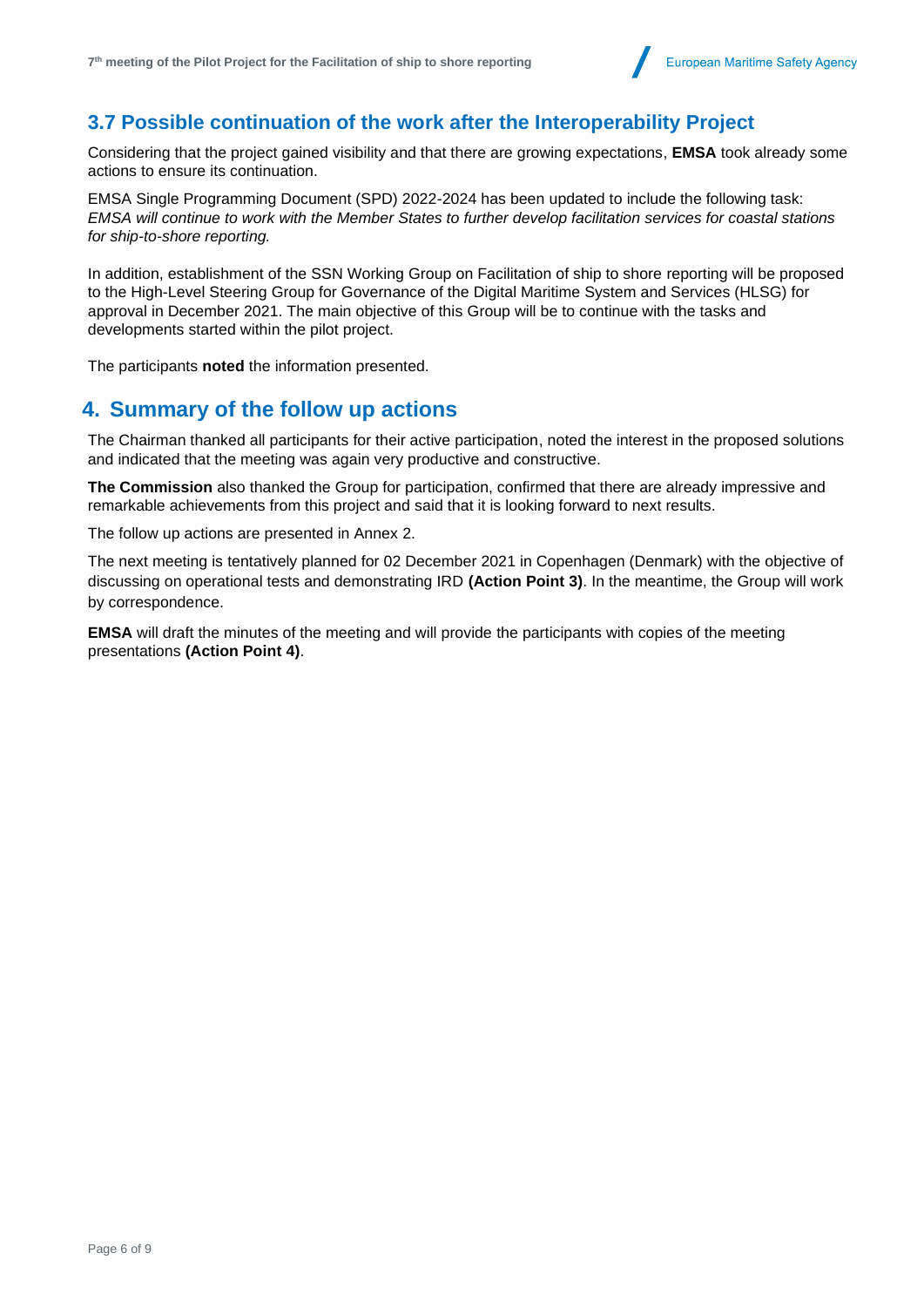$\overline{\phantom{a}}$ 

| <b>Time</b>     | <b>Agenda Item</b>                                                                   | <b>Speakers</b>                     |
|-----------------|--------------------------------------------------------------------------------------|-------------------------------------|
| $09:00 - 09:15$ | Opening / Introduction<br>7.1 Agenda<br>7.2 Follow-up actions                        | <b>EMSA</b>                         |
| $09:15 - 10:00$ | Member State feedback on testing of Ship Data<br>Provider GUI                        | <b>Member States</b>                |
| $10:00 - 10:20$ | CEF 2 transport call - funding possibilities for<br><b>VTMIS</b>                     | <b>CINEA</b>                        |
| $10:20 - 11:05$ | 7.3 IRD phase 3 – planning and preparation of<br>operational tests and demonstration | <b>EMSA</b><br><b>Member States</b> |
| $11:05 - 11:30$ | 7.4 IRD phase 3 - VDES on-board application -<br>progress report                     | <b>EMSA</b>                         |
| $11:30 - 11:45$ | IRD phase 4 – progress report                                                        | <b>EMSA</b>                         |
| $11:45 - 12:00$ | Discussion and summary of the follow up actions                                      | <b>EMSA</b>                         |

## **Annex 1 – Meeting Agenda**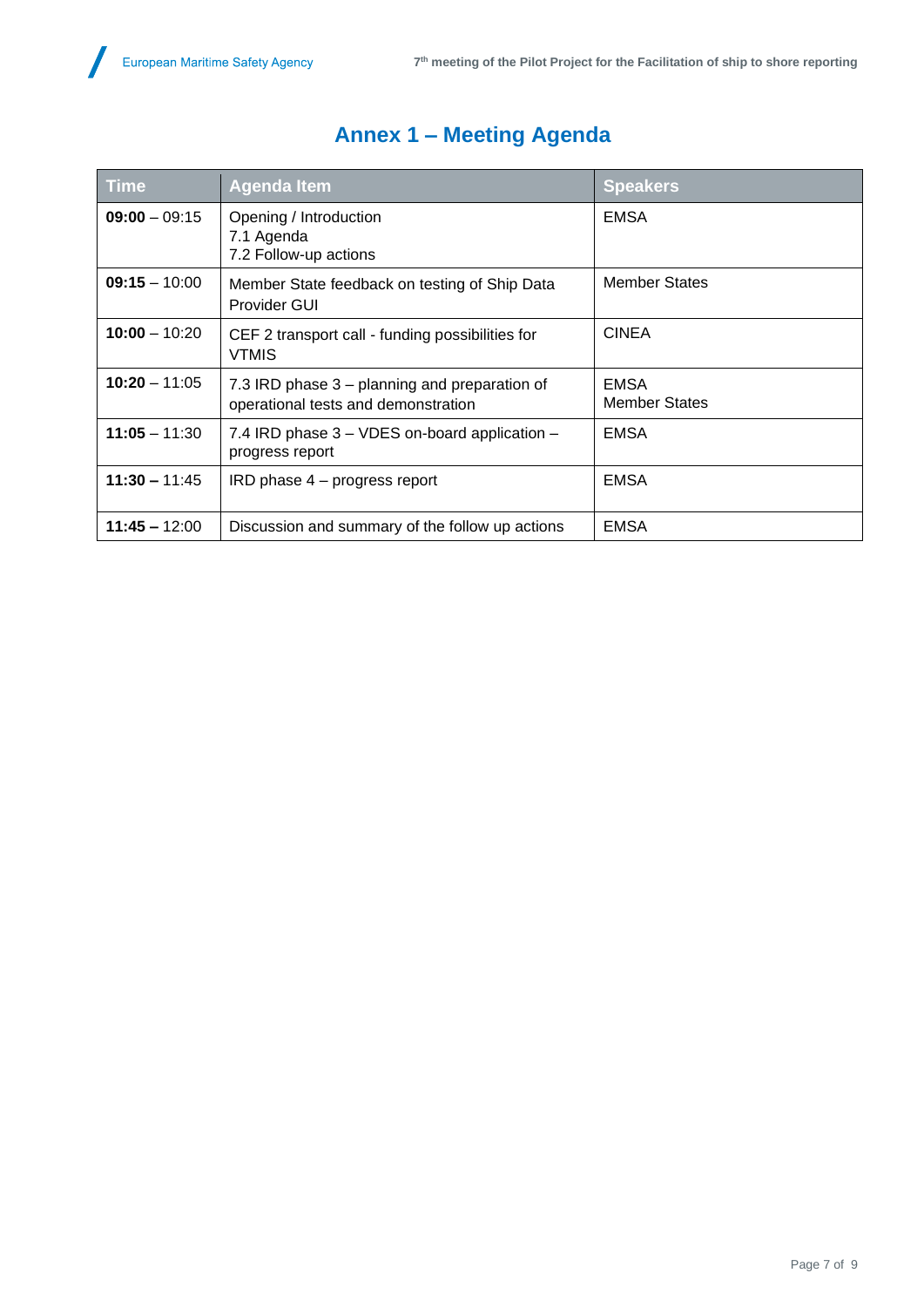



## **Annex 2 – Follow up actions**